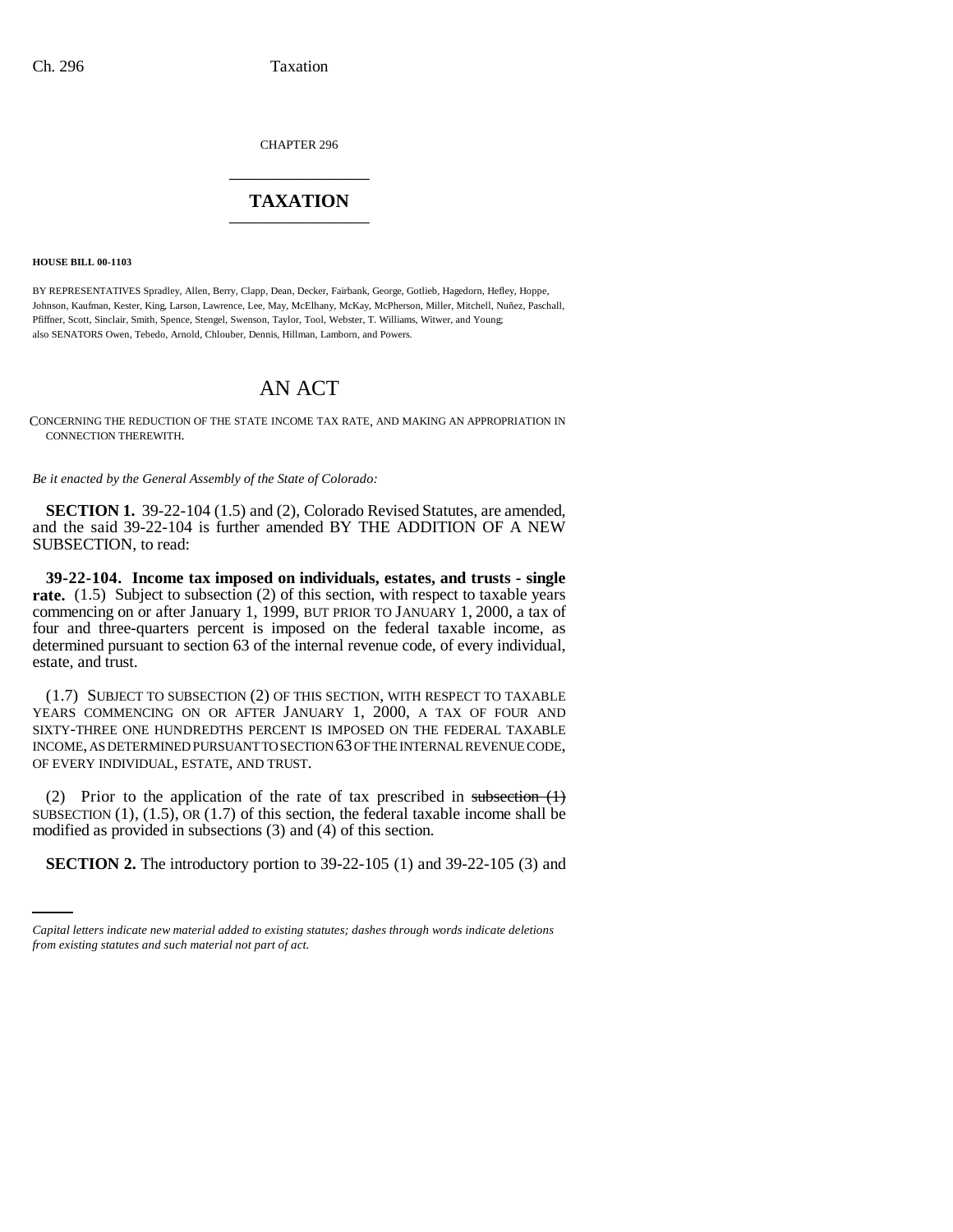Taxation Ch. 296

(4), Colorado Revised Statutes, are amended, and the said 39-22-105 is further amended BY THE ADDITION OF A NEW SUBSECTION, to read:

**39-22-105. Alternative minimum tax.** (1) With respect to each taxable year commencing on or after January 1, 1987, BUT PRIOR TO JANUARY 1, 2000, for every individual, estate, and trust, in addition to the tax imposed in section 39-22-104, a tax is imposed in an amount equal to the excess of:

(1.5) WITH RESPECT TO EACH TAXABLE YEAR COMMENCING ON OR AFTER JANUARY 1, 2000, FOR EVERY INDIVIDUAL, ESTATE, AND TRUST, IN ADDITION TO THE TAX IMPOSED IN SECTION 39-22-104, A TAX IS IMPOSED IN AN AMOUNT EQUAL TO THE EXCESS OF:

(a) THREE AND FORTY-SEVEN ONE-HUNDREDTHS PERCENT OF THE COLORADO ALTERNATIVE MINIMUM TAXABLE INCOME, AS DETERMINED PURSUANT TO SUBSECTION (2) OF THIS SECTION; OVER

(b) THE TAX IMPOSED IN SECTION 39-22-104.

(3) (a) For taxable years beginning on or after January 1, 1988, BUT PRIOR TO JANUARY 1, 2000, each individual, estate, and trust shall be allowed a credit against the tax imposed by this part 1 in an amount equal to eighteen percent of the credit allowed for the same tax year by section 53 of the internal revenue code.

(b) FOR TAXABLE YEARS BEGINNING ON OR AFTER JANUARY 1, 2000, EACH INDIVIDUAL, ESTATE, AND TRUST SHALL BE ALLOWED A CREDIT AGAINST THE TAX IMPOSED BY THIS PART 1 IN AN AMOUNT EQUAL TO TWELVE PERCENT OF THE CREDIT ALLOWED FOR THE SAME TAX YEAR BY SECTION 53 OF THE INTERNAL REVENUE CODE.

(4) In the case of a nonresident taxpayer, the tax imposed by subsection  $(1)$ SUBSECTIONS (1) AND (1.5) of this section and the credit allowed by subsection  $(2)$ SUBSECTION (3) of this section shall be apportioned in the ratio of the modified federal alternative minimum taxable income from Colorado sources over the total modified federal alternative minimum taxable income.

**SECTION 3.** 39-22-301 (1) (d) (I) (H), Colorado Revised Statutes, is amended, and the said 39-22-301 (1) (d) (I) is further amended BY THE ADDITION OF A NEW SUB-SUBPARAGRAPH, to read:

**39-22-301. Corporate tax imposed.** (1) (d) (I) A tax is imposed upon each domestic C corporation and foreign C corporation doing business in Colorado annually in an amount of the net income of such C corporation during the year derived from sources within Colorado as set forth in the following schedule of rates:

(H) For income tax years commencing on or after January 1, 1999, BUT PRIOR TO JANUARY 1, 2000, four and three-quarters percent of the Colorado net income;

(I) FOR INCOME TAX YEARS COMMENCING ON OR AFTER JANUARY 1, 2000, FOUR AND SIXTY-THREE ONE HUNDREDTHS PERCENT OF THE COLORADO NET INCOME.

**SECTION 4.** 39-22-601 (10), Colorado Revised Statutes, is amended to read: